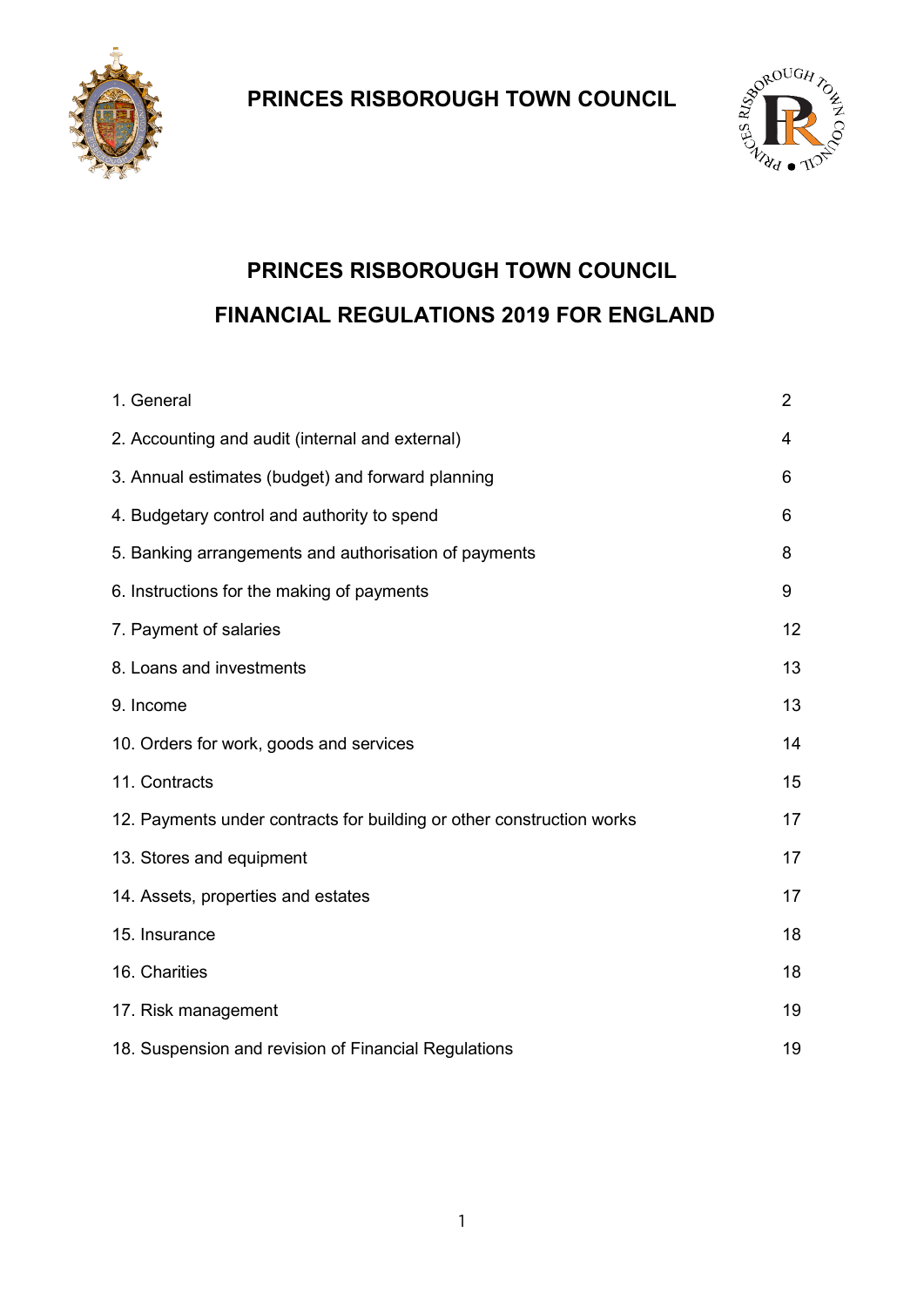



These Financial Regulations were adopted by the council at its meeting held on  $26<sup>TH</sup>$ November 2019.

### **1. General**

 $\overline{a}$ 

1.1. These financial regulations govern the conduct of financial management by the council and may only be amended or varied by resolution of the council. Financial regulations are one of the council's three governing policy documents providing procedural guidance for members and officers. Financial regulations must be observed in conjunction with the council's standing orders<sup>[1](#page-1-0)</sup> and any individual financial regulations relating to contracts.

1.2. The council is responsible in law for ensuring that its financial management is adequate and effective and that the council has a sound system of internal control which facilitates the effective exercise of the council's functions, including arrangements for the management of risk.

1.3. The council's accounting control systems must include measures:

- for the timely production of accounts;
- that provide for the safe and efficient safeguarding of public money;
- to prevent and detect inaccuracy and fraud; and
- identifying the duties of officers.

1.4. These financial regulations demonstrate how the council meets these responsibilities and requirements.

1.5. At least once a year, prior to approving the Annual Governance Statement, the council must review the effectiveness of its system of internal control which shall be in accordance with proper practices.

1.6. Deliberate or wilful breach of these Regulations by an employee may give rise to disciplinary proceedings.

1.7. Members of council are expected to follow the instructions within these Regulations and not to entice employees to breach them. Failure to follow instructions within these Regulations brings the office of councillor into disrepute.

1.8. The Responsible Financial Officer (RFO) holds a statutory office to be appointed by the council. The Clerk has been appointed as RFO for this council and these regulations will apply accordingly.

<span id="page-1-0"></span><sup>1</sup> Model Standing Orders for Councils (2018 Edition) is available from NALC (©NALC 2018)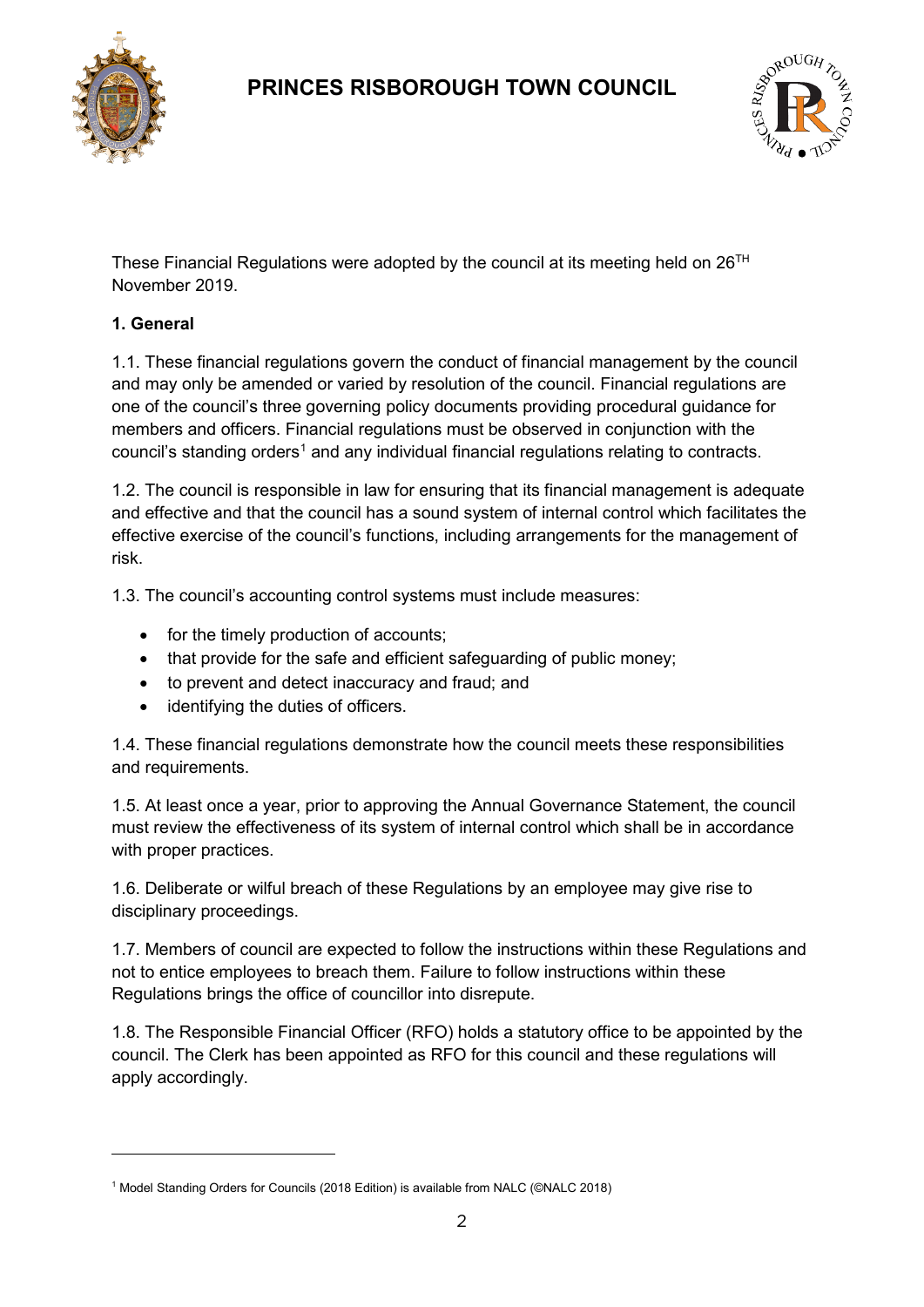



### 1.9. The RFO;

- acts under the policy direction of the council;
- administers the council's financial affairs in accordance with all Acts, Regulations and proper practices;
- determines on behalf of the council its accounting records and accounting control systems;
- ensures the accounting control systems are observed;
- maintains the accounting records of the council up to date in accordance with proper practices;
- assists the council to secure economy, efficiency and effectiveness in the use of its resources; and
- produces financial management information as required by the council.

1.10. The accounting records determined by the RFO shall be sufficient to show and explain the council's transactions and to enable the RFO to ensure that any income and expenditure account and statement of balances, or record of receipts and payments and additional information, as the case may be, or management information prepared for the council from time to time comply with the Accounts and Audit Regulations.

1.11. The accounting records determined by the RFO shall in particular contain:

- entries from day to day of all sums of money received and expended by the council and the matters to which the income and expenditure or receipts and payments account relate;
- a record of the assets and liabilities of the council; and
- wherever relevant, a record of the council's income and expenditure in relation to claims made, or to be made, for any contribution, grant or subsidy.

1.12. The accounting control systems determined by the RFO shall include:

- procedures to ensure that the financial transactions of the council are recorded as soon as reasonably practicable and as accurately and reasonably as possible;
- procedures to enable the prevention and detection of inaccuracies and fraud and the ability to reconstruct any lost records;
- identification of the duties of officers dealing with financial transactions and division of responsibilities of those officers in relation to significant transactions;
- procedures to ensure that uncollectable amounts, including any bad debts are not submitted to the council for approval to be written off except with the approval of the RFO and that the approvals are shown in the accounting records; and
- measures to ensure that risk is properly managed.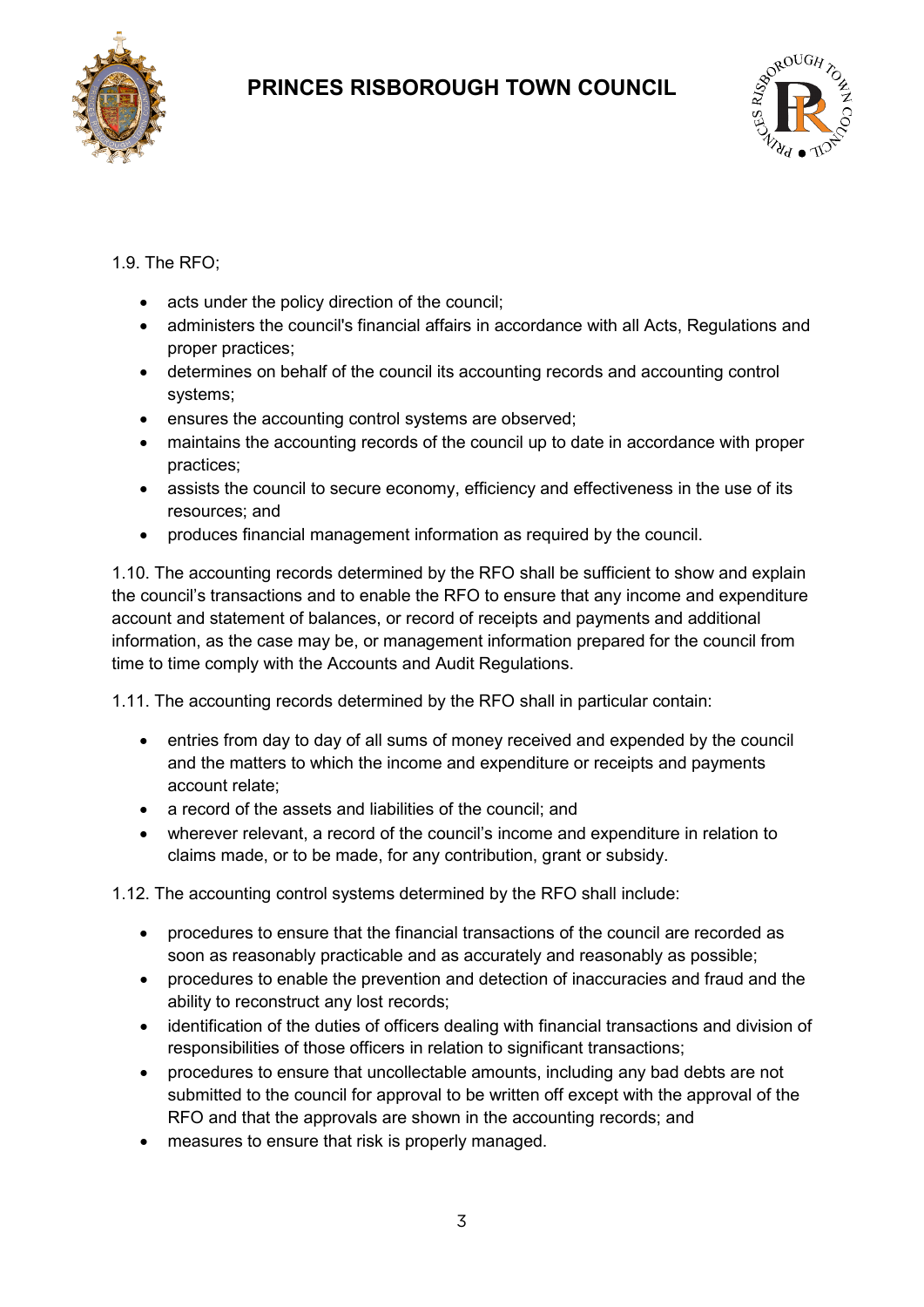



1.13. The council is not empowered by these Regulations or otherwise to delegate certain specified decisions. In particular any decision regarding:

- setting the final budget or the precept (council tax requirement);
- approving accounting statements;
- approving an annual governance statement;
- borrowing;
- writing off bad debts;
- declaring eligibility for the General Power of Competence; and
- addressing recommendations in any report from the internal or external auditors, shall be a matter for the full council only.

1.14. In addition, the council must:

- determine and keep under regular review the bank mandate for all council bank accounts;
- approve any grant or a single commitment in excess of £5,000; and
- in respect of the annual salary for any employee have regard to recommendations about annual salaries of employees made by the relevant committee in accordance with its terms of reference.

1.15. In these financial regulations, references to the Accounts and Audit Regulations or 'the regulations' shall mean the regulations issued under the provisions of section 27 of the Audit Commission Act 1998, or any superseding legislation, and then in force unless otherwise specified.

In these financial regulations the term 'proper practice' or 'proper practices' shall refer to guidance issued in *Governance and Accountability for Local Councils - a Practitioners' Guide (England)* issued by the Joint Practitioners Advisory Group (JPAG), available from the websites of NALC and the Society for Local Council Clerks (SLCC).

#### **2. Accounting and audit (internal and external)**

2.1. All accounting procedures and financial records of the council shall be determined by the RFO in accordance with the Accounts and Audit Regulations, appropriate guidance and proper practices.

2.2. On a regular basis, at least once in each quarter, and at each financial year end, a member other than the Chairman shall be appointed to verify bank reconciliations (for all accounts) produced by the RFO. The member shall sign the reconciliations and the original bank statements (or similar document) as evidence of verification. This activity shall on conclusion be reported, including any exceptions, to and noted by the council Finance **Committee**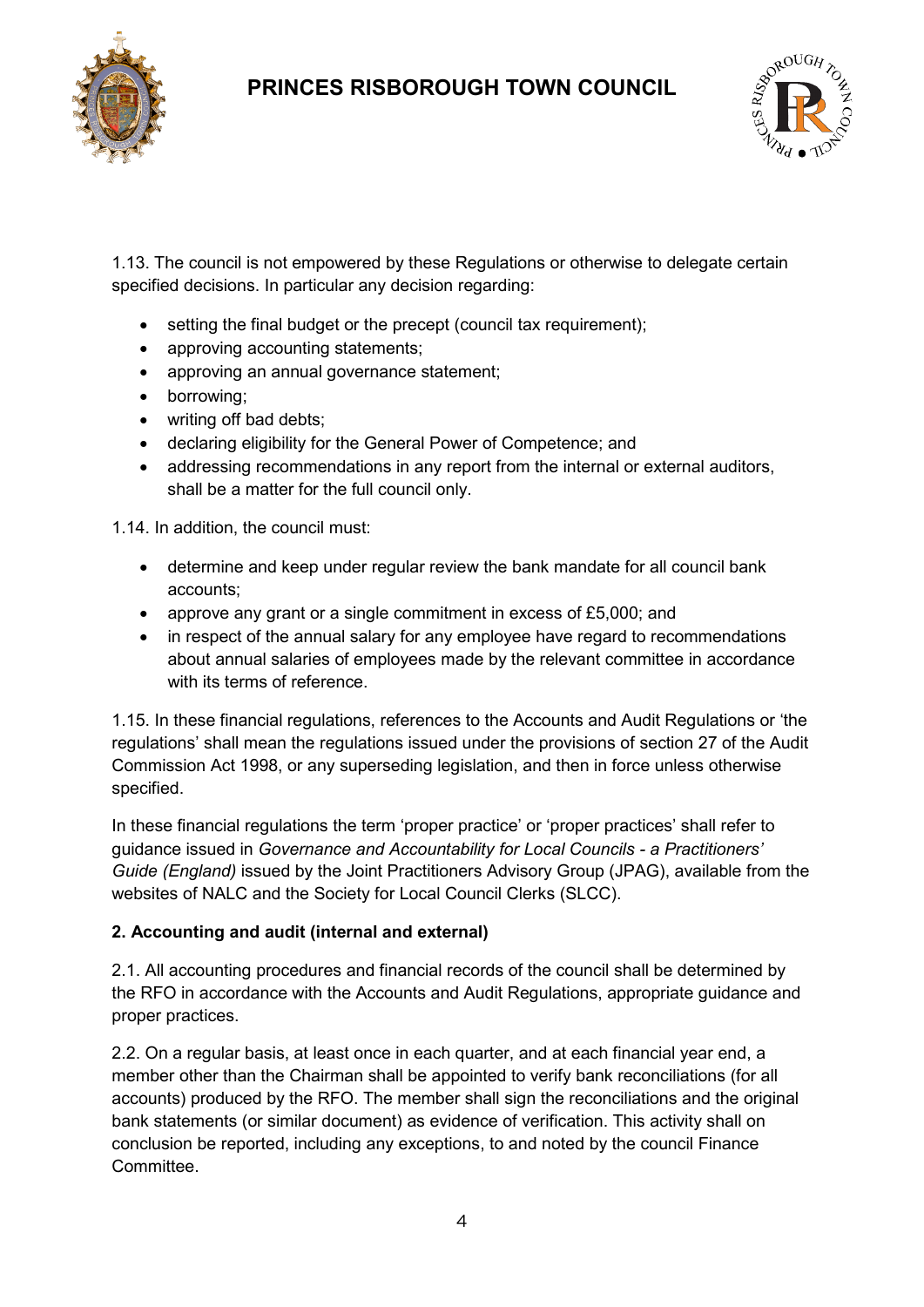



2.3. The RFO shall complete the annual statement of accounts, annual report, and any related documents of the council contained in the Annual Return (as specified in proper practices) as soon as practicable after the end of the financial year and having certified the accounts shall submit them and report thereon to the council within the timescales set by the Accounts and Audit Regulations.

2.4. The council shall ensure that there is an adequate and effective system of internal audit of its accounting records, and of its system of internal control in accordance with proper practices. Any officer or member of the council shall make available such documents and records as appear to the council to be necessary for the purpose of the audit and shall, as directed by the council, supply the RFO, internal auditor, or external auditor with such information and explanation as the council considers necessary for that purpose.

2.5. The internal auditor shall be appointed by and shall carry out the work in relation to internal controls required by the council in accordance with proper practices.

2.6. The internal auditor shall:

- be competent and independent of the financial operations of the council;
- report to council in writing, or in person, on a regular basis with a minimum of one annual written report during each financial year;
- to demonstrate competence, objectivity and independence, be free from any actual or perceived conflicts of interest, including those arising from family relationships; and
- has no involvement in the financial decision making, management or control of the council

2.7. Internal or external auditors may not under any circumstances:

- perform any operational duties for the council;
- initiate or approve accounting transactions; or
- direct the activities of any council employee, except to the extent that such employees have been appropriately assigned to assist the internal auditor.

2.8. For the avoidance of doubt, in relation to internal audit the terms 'independent' and 'independence' shall have the same meaning as is described in proper practices.

2.9. The RFO shall make arrangements for the exercise of electors' rights in relation to the accounts including the opportunity to inspect the accounts, books, and vouchers and display or publish any notices and statements of account required by Audit Commission Act 1998, or any superseding legislation, and the Accounts and Audit Regulations.

2.10. The RFO shall, without undue delay, bring to the attention of all councillors any correspondence or report from internal or external auditors.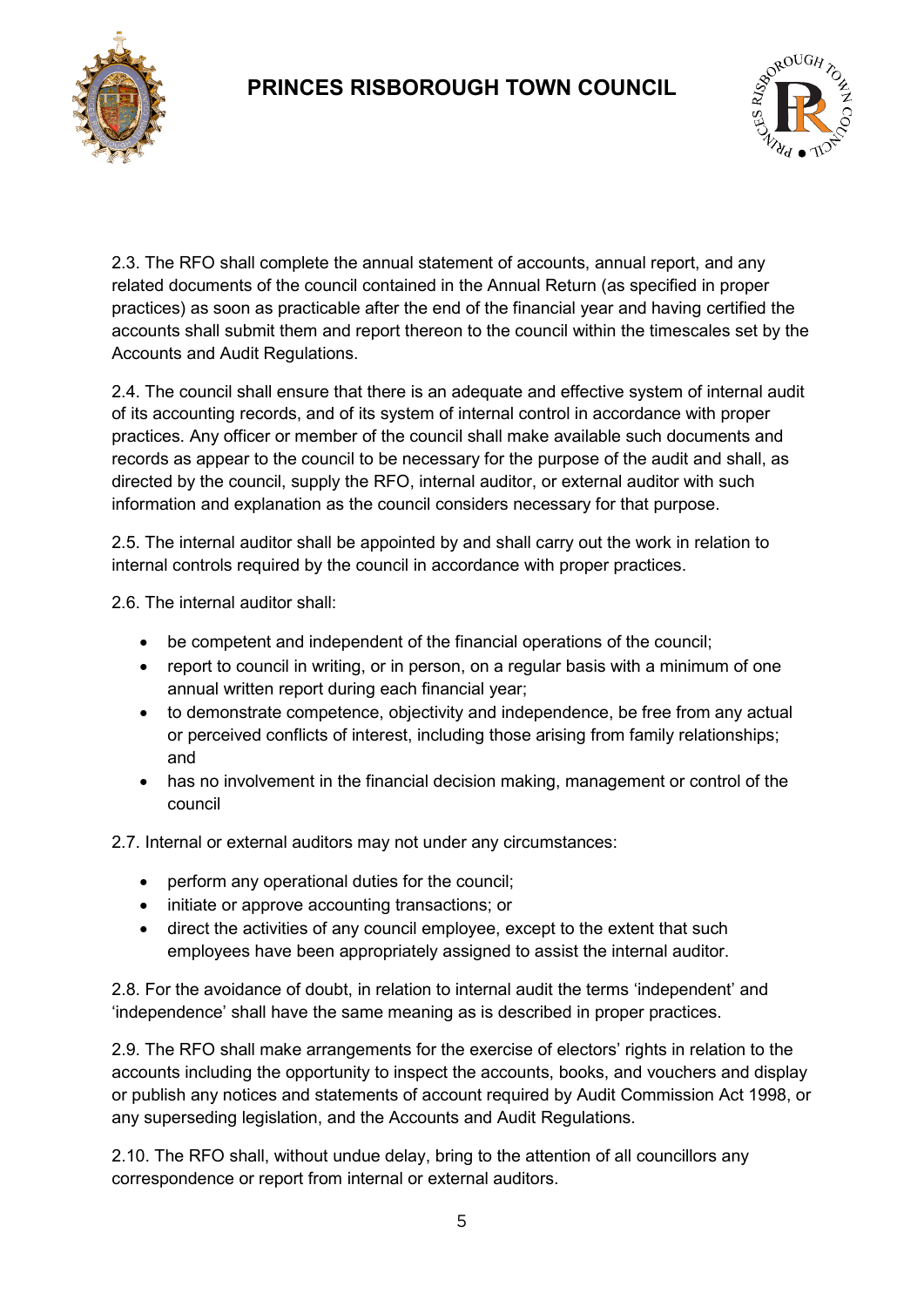



### **3. Annual estimates (budget) and forward planning**

3.1. Each committee shall review its three-year forecast of revenue and capital receipts and payments. Having regard to the forecast, it shall thereafter formulate and submit proposals for the following financial year to the council not later than the end of October each year including any proposals for revising the forecast.

3.2. The RFO must each year, by no later than November, prepare detailed estimates of all receipts and payments including the use of reserves and all sources of funding for the following financial year in the form of a budget to be considered by the Finance committee and the council.

3.3. The council shall consider annual budget proposals in relation to the council's three year forecast of revenue and capital receipts and payments including recommendations for the use of reserves and sources of funding and update the forecast accordingly.

3.4. The council shall fix the precept (council tax requirement), and relevant basic amount of council tax to be levied for the ensuing financial year not later than by the end of January each year. The RFO shall issue the precept to the billing authority and shall supply each member with a copy of the approved annual budget.

3.5. The approved annual budget shall form the basis of financial control for the ensuing year.

#### **4. Budgetary control and authority to spend**

4.1. Expenditure on revenue items may be authorised up to the amounts included for that class of expenditure in the approved budget. This authority is to be determined by:

- the council for all items over £5,000
- a duly delegated committee of the council for items over £600; or
- the Clerk, in conjunction with Chairman of Council or Chairman of the appropriate committee, for any items below £600.

Such authority is to be evidenced by a minute or by an authorisation slip duly signed by the Clerk, and where necessary also by the appropriate Chairman.

Contracts may not be disaggregated to avoid controls imposed by these regulations.

4.2. No expenditure may be authorised that will exceed the amount provided in the revenue budget for that class of expenditure other than by resolution of the council, or duly delegated committee. During the budget year and with the approval of council having considered fully the implications for public services, unspent and available amounts may be moved to other budget headings or to an earmarked reserve as appropriate ('virement').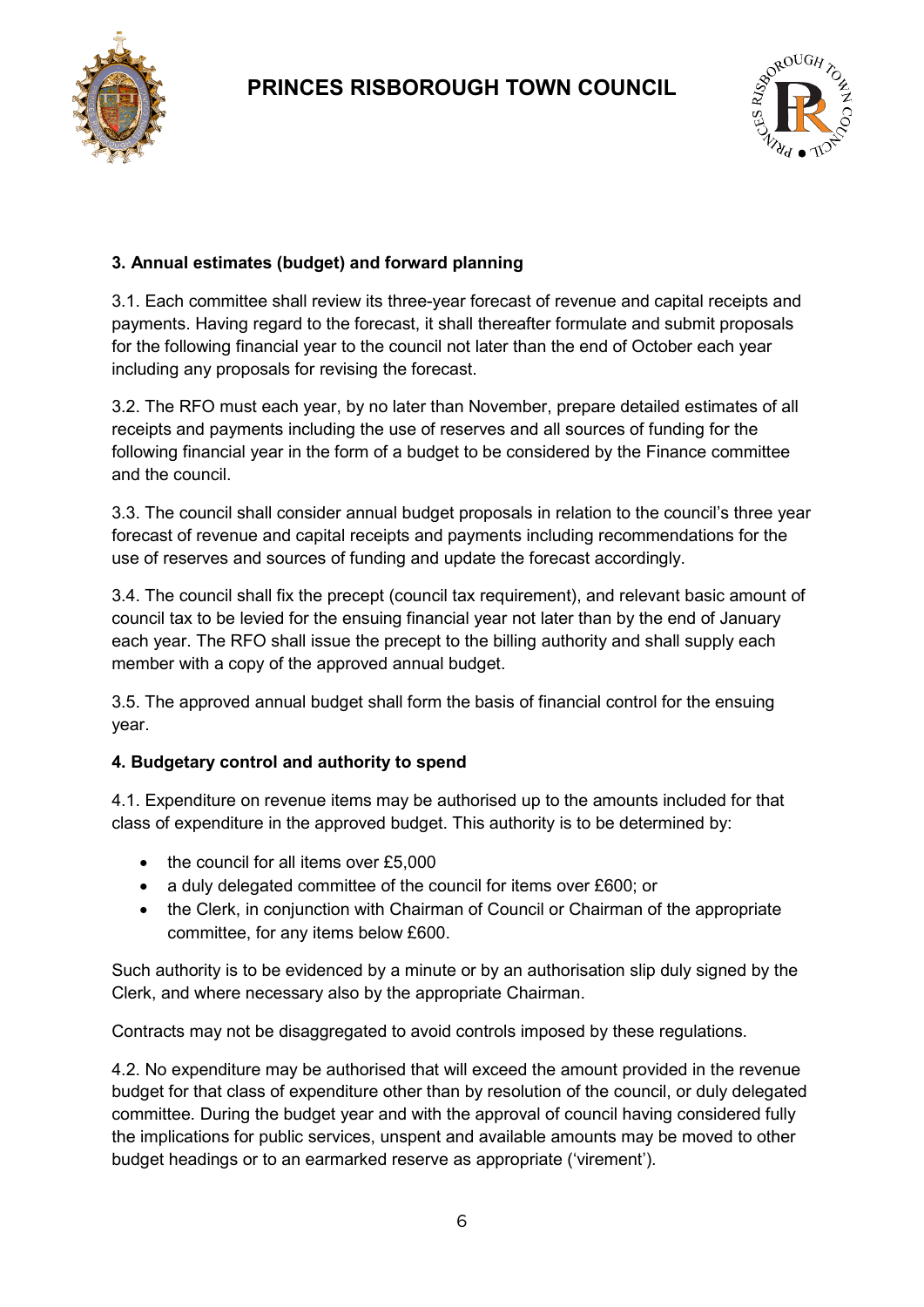



4.3. Unspent provisions in the revenue or capital budgets for completed projects shall not be carried forward to a subsequent year.

4.4. The salary budgets are to be reviewed at least annually in October for the following financial year and such review shall be evidenced by a hard copy schedule signed by the Clerk and the Chairman of Council or relevant committee. The RFO will inform committees of any changes impacting on their budget requirement for the coming year in good time.

4.5. In cases of extreme risk to the delivery of council services, the clerk may authorise revenue expenditure on behalf of the council which in the clerk's judgement it is necessary to carry out. Such expenditure includes repair, replacement or other work, whether or not there is any budgetary provision for the expenditure, subject to a limit of £600. The Clerk shall report such action to the chairman as soon as possible and to the council as soon as practicable thereafter.

4.6. No expenditure shall be authorised in relation to any capital project and no contract entered into or tender accepted involving capital expenditure unless the council is satisfied that the necessary funds are available and the requisite borrowing approval has been obtained.

4.7. All capital works shall be administered in accordance with the council's standing orders and financial regulations relating to contracts.

4.8. The RFO shall regularly provide the council with a statement of receipts and payments to date under each head of the budgets, comparing actual expenditure to the appropriate date against that planned as shown in the budget. These statements are to be prepared at least at the end of each financial quarter and shall show explanations of material variances. For this purpose "material" shall be in excess of £100 or 15% of the budget.

4.9. Changes in earmarked reserves shall be approved by council as part of the budgetary control process.

### **5. Banking arrangements and authorisation of payments**

5.1. The council's banking arrangements, including the bank mandate, shall be made by the RFO and approved by the council; banking arrangements may not be delegated to a committee. They shall be regularly reviewed for safety and efficiency.

5.2. The RFO shall prepare a schedule of payments requiring authorisation, forming part of the Agenda for the Meeting and, together with the relevant invoices, present the schedule to Finance committee. The committee shall review the schedule for compliance and, having satisfied itself shall authorise payment by a resolution of the Finance committee. The approved schedule shall be ruled off and initialled by the Chairman of the Meeting. A detailed list of all payments shall be disclosed within or as an attachment to the minutes of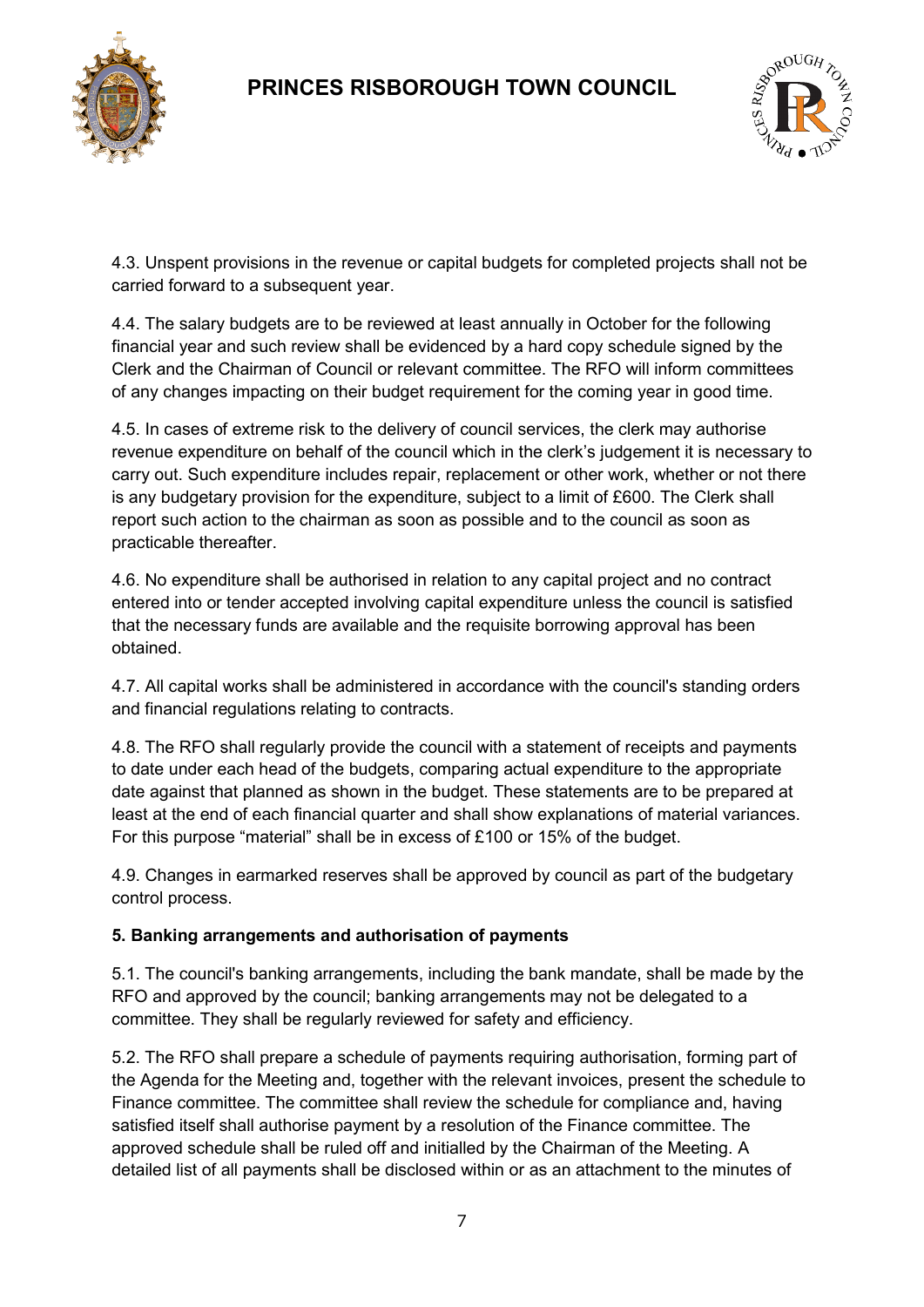



the meeting at which payment was authorised. Personal payments (including salaries, wages, expenses and any payment made in relation to the termination of a contract of employment) may be summarised to remove public access to any personal information.

5.3. All invoices for payment shall be examined, verified and certified by the RFO to confirm that the work, goods or services to which each invoice relates has been received, carried out, examined and represents expenditure previously approved by the council.

5.4. The RFO shall examine invoices for arithmetical accuracy and analyse them to the appropriate expenditure heading. The RFO shall take all steps to pay all invoices submitted, and which are in order, at the next available Finance Committee meeting.

5.5. The Clerk and RFO shall have delegated authority to authorise the payment of items only in the following circumstances:

a) If a payment is necessary to avoid a charge to interest under the Late Payment of Commercial Debts (Interest) Act 1998, and the due date for payment is before the next scheduled Meeting of council, where the Clerk and RFO certify that there is no dispute or other reason to delay payment, provided that a list of such payments shall be submitted to the next appropriate meeting of Finance committee;

b) An expenditure item authorised under 5.6 below (continuing contracts and obligations) provided that a list of such payments shall be submitted to the next appropriate meeting of Finance committee; or

c) fund transfers within the councils banking arrangements up to the sum of £500,000, provided that a list of such payments shall be submitted to the next appropriate meeting of Finance committee.

5.6. For each financial year the Clerk and RFO shall draw up a list of due payments which arise on a regular basis as the result of a continuing contract, statutory duty, or obligation (such as but not exclusively) Salaries, PAYE and NI, Superannuation Fund and regular maintenance contracts and the like for which the Finance committee, may authorise payment for the year provided that the requirements of regulation 4.1 (Budgetary Controls) are adhered to, provided also that a list of such payments shall be submitted to the next appropriate meeting of the Finance Committee.

5.7. A record of regular payments made under 5.6 above shall be drawn up and be signed by two members on each and every occasion when payment is authorised - thus controlling the risk of duplicated payments being authorised and / or made.

5.8. In respect of grants a duly authorised committee shall approve expenditure within any limits set by council and in accordance with any policy statement approved by council. Any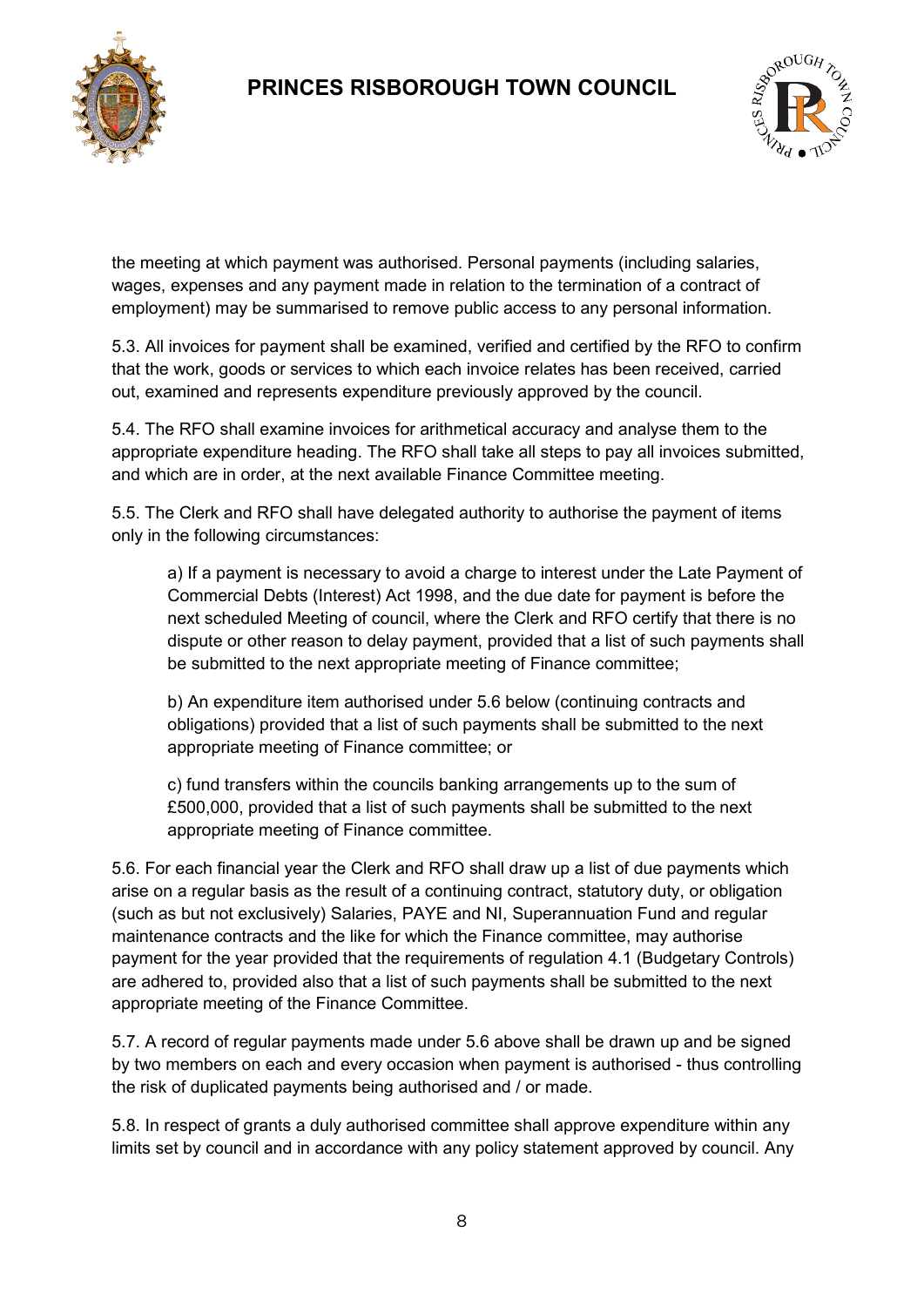



Revenue or Capital Grant in excess of £5,000 shall before payment, be subject to ratification by resolution of the council.

5.9. Members are subject to the Code of Conduct that has been adopted by the council and shall comply with the Code and Standing Orders when a decision to authorise or instruct payment is made in respect of a matter in which they have a disclosable pecuniary or other interest, unless a dispensation has been granted.

5.10. The council will aim to rotate the duties of members in these Regulations so that onerous duties are shared out as evenly as possible over time.

5.11. Any changes in the recorded details of suppliers, such as bank account records, shall be approved in writing by a Member.

### **6. Instructions for the making of payments**

6.1. The council will make safe and efficient arrangements for the making of its payments.

6.2. Following authorisation under Financial Regulation 5 above, the council, a duly delegated committee or, if so delegated, the Clerk or RFO shall give instruction that a payment shall be made.

6.3. All payments shall be affected by cheque or other instructions to the council's bankers, or otherwise, in accordance with a resolution of council or the Finance committee.

6.4. Cheques or orders for payment drawn on the bank account in accordance with the schedule as presented to council or committee shall be signed by two members of council in accordance with a resolution instructing that payment. A member who is a bank signatory, having a connection by virtue of family or business relationships with the beneficiary of a payment, should not, under normal circumstances, be a signatory to the payment in question.

6.5. To indicate agreement of the details shown on the cheque or order for payment with the counterfoil and the invoice or similar documentation, the signatories shall each also initial the cheque counterfoil.

6.6. Cheques or orders for payment shall not normally be presented for signature other than at a council or committee meeting (including immediately before or after such a meeting). Any signatures obtained away from such meetings shall be reported to the council or Finance Committee at the next convenient meeting.

6.7. If thought appropriate by the council, payment for utility supplies (energy, telephone and water) and any National Non-Domestic Rates may be made by variable direct debit provided that the instructions are signed by two members and any payments are reported to council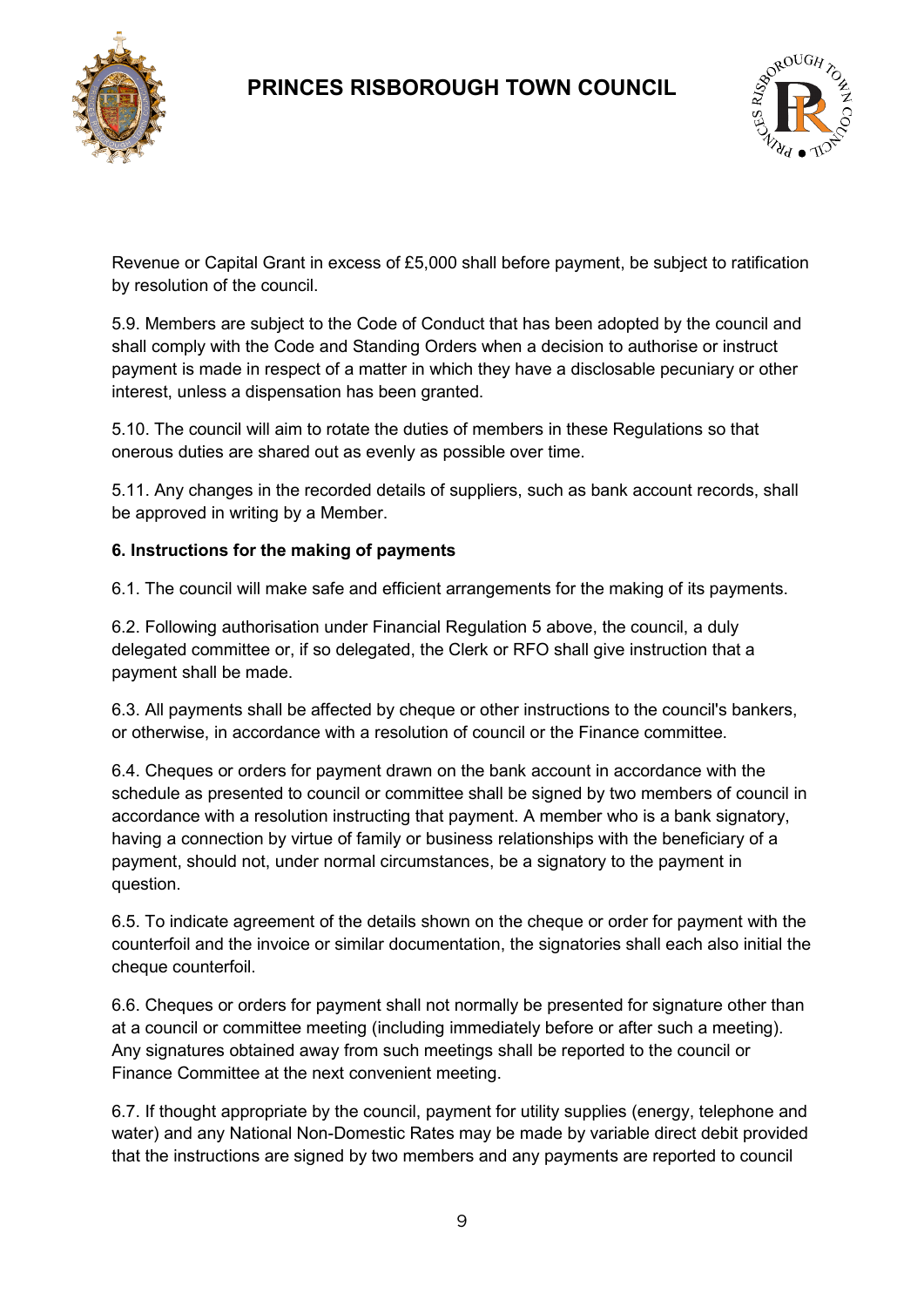



as made. The approval of the use of a variable direct debit shall be renewed by resolution of the council at least every two years.

6.8. If thought appropriate by the council, payment for certain items (principally salaries) may be made by banker's standing order provided that the instructions are signed, or otherwise evidenced by two members are retained and any payments are reported to council as made. The approval of the use of a banker's standing order shall be renewed by resolution of the council at least every two years.

6.9. If thought appropriate by the council, payment for certain items may be made by BACS or CHAPS methods provided that the instructions for each payment are signed, or otherwise evidenced, by two authorised bank signatories, are retained and any payments are reported to council as made. The approval of the use of BACS or CHAPS shall be renewed by resolution of the council at least every two years.

6.10. If thought appropriate by the council payment for certain items may be made by internet banking transfer provided evidence is retained showing which members approved the payment.

6.11. Where a computer requires use of a personal identification number (PIN) or other password(s), for access to the council's records on that computer, a note shall be made of the PIN and Passwords and shall be handed to and retained by the Chairman of Council in a sealed dated envelope. This envelope may not be opened other than in the presence of two other councillors. After the envelope has been opened, in any circumstances, the PIN and / or passwords shall be changed as soon as practicable. The fact that the sealed envelope has been opened, in whatever circumstances, shall be reported to all members immediately and formally to the next available meeting of the council. This will not be required for a member's personal computer used only for remote authorisation of bank payments.

6.12. No employee or councillor shall disclose any PIN or password, relevant to the working of the council or its bank accounts, to any person not authorised in writing by the council or a duly delegated committee.

6.13. Regular back-up copies of the records on any computer shall be made and shall be stored securely away from the computer in question, and preferably off site.

6.14. The council, and any members using computers for the council's financial business, shall ensure that anti-virus, anti-spyware and firewall software with automatic updates, together with a high level of security, is used.

6.15. Where internet banking arrangements are made with any bank, the Clerk/RFO shall be appointed as the Service Administrator. The bank mandate approved by the council shall identify a number of councillors who will be authorised to approve transactions on those accounts. The bank mandate will state clearly the amounts of payments that can be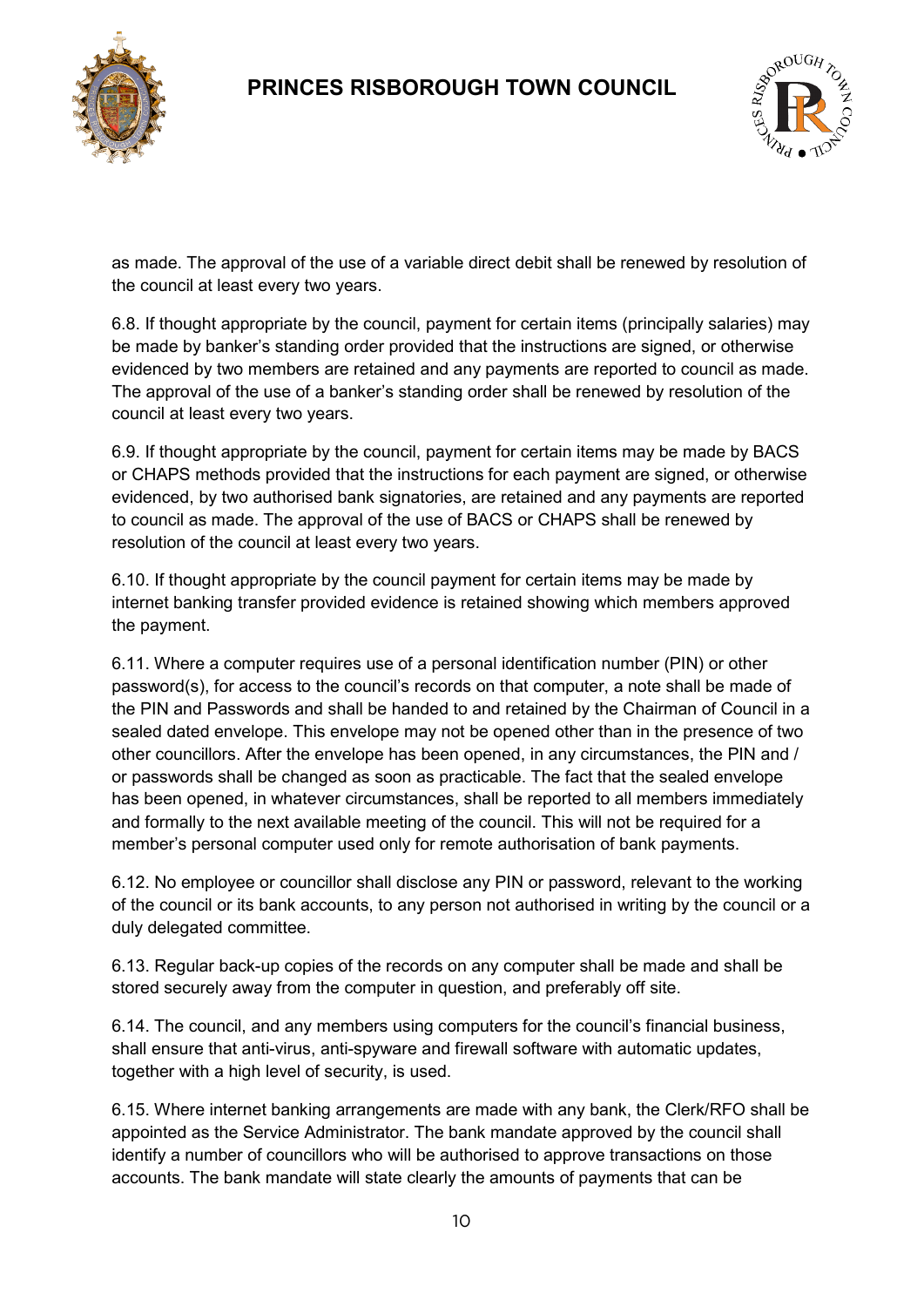



instructed by the use of the Service Administrator alone, or by the Service Administrator with a stated number of approvals.

6.16. Access to any internet banking accounts will be directly to the access page (which may be saved under "favourites"), and not through a search engine or e-mail link. Remembered or saved passwords facilities must not be used on any computer used for council banking work. Breach of this Regulation will be treated as a very serious matter under these regulations.

6.17. Changes to account details for suppliers, which are used for internet banking may only be changed on written hard copy notification by the supplier and supported by hard copy authority for change signed by the Clerk/RFO and a member. A programme of regular checks of standing data with suppliers will be followed.

6.18. Any Debit Card issued for use will be specifically restricted to the Clerk/RFO and Deputy Clerk and will also be restricted to a single transaction maximum value of £600 unless authorised by council or finance committee in writing before any order is placed.

6.19. A pre-paid debit card may be issued to employees with varying limits. These limits will be set by the council or Finance Committee. Transactions and purchases made will be reported to the Finance committee] and authority for topping-up shall be at the discretion of the Finance committee.

6.20. Any corporate credit card or trade card account opened by the council will be specifically restricted to use by the Clerk/RFO and shall be subject to automatic payment in full at each month-end. Personal credit or debit cards of members or staff shall not be used under any circumstances.

6.21. The council will not maintain any form of cash float. All cash received must be banked intact. Any payments made in cash by the Clerk/ RFO (for example for postage or minor stationery items) shall be refunded on a regular basis, at least quarterly.

### **7. Payment of salaries**

7.1. As an employer, the council shall make arrangements to meet fully the statutory requirements placed on all employers by PAYE and National Insurance legislation. The payment of all salaries shall be made in accordance with payroll records and the rules of PAYE and National Insurance currently operating, and salary rates shall be as agreed by council, or duly delegated committee.

7.2. Payment of salaries and payment of deductions from salary such as may be required to be made for tax, national insurance and pension contributions, or similar statutory or discretionary deductions must be made in accordance with the payroll records and on the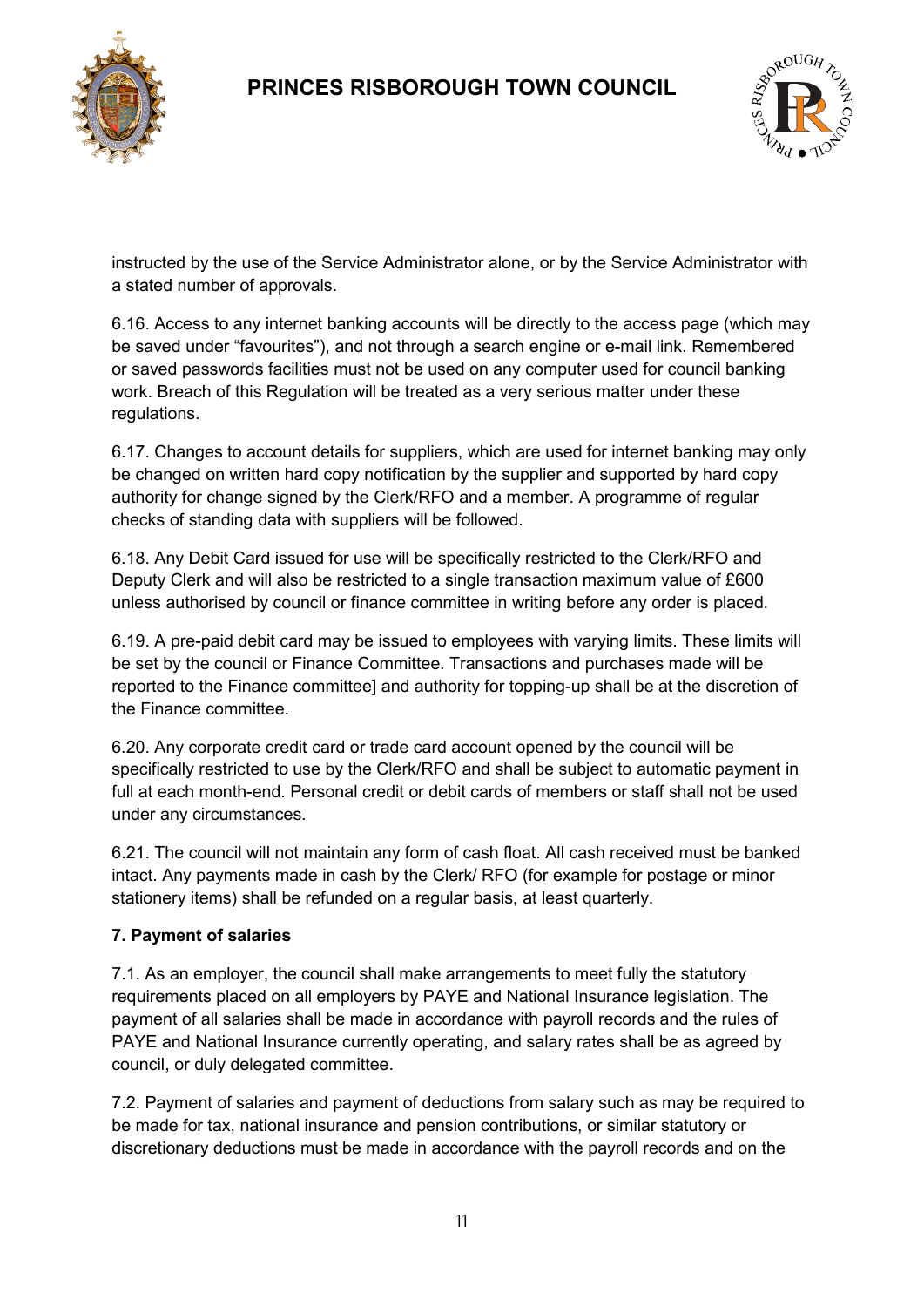



appropriate dates stipulated in employment contracts, provided that each payment is reported to the next available council meeting, as set out in these regulations above.

7.3. No changes shall be made to any employee's pay, emoluments, or terms and conditions of employment without the prior consent of the Administration & H/R committee.

7.4. Each and every payment to employees of net salary and to the appropriate creditor of the statutory and discretionary deductions shall be recorded in a separate confidential record (confidential cash book). This confidential record is not open to inspection or review (under the Freedom of Information Act 2000 or otherwise) other than:

a) by any councillor who can demonstrate a need to know;

- b) by the internal auditor;
- c) by the external auditor; or

d) by any person authorised under Audit Commission Act 1998, or any superseding legislation.

7.5. The total of such payments in each calendar month shall be reported with all other payments as made as may be required under these Financial Regulations, to ensure that only payments due for the period have actually been paid.

7.6. An effective system of personal performance management should be maintained for the senior officers.

7.7. Any termination payments shall be supported by a clear business case and reported to the council. Termination payments shall only be authorised by council.

7.8. Before employing interim staff, the council must consider a full business case.

#### **8. Loans and investments**

8.1. All borrowings shall be affected in the name of the council, after obtaining any necessary borrowing approval. Any application for borrowing approval shall be approved by Council as to terms and purpose. The application for borrowing approval, and subsequent arrangements for the loan shall only be approved by full council.

8.2. Any financial arrangement which does not require formal borrowing approval from the Secretary of State (such as Hire Purchase or Leasing of tangible assets) shall be subject to approval by the full council. In each case a report in writing shall be provided to council in respect of value for money for the proposed transaction.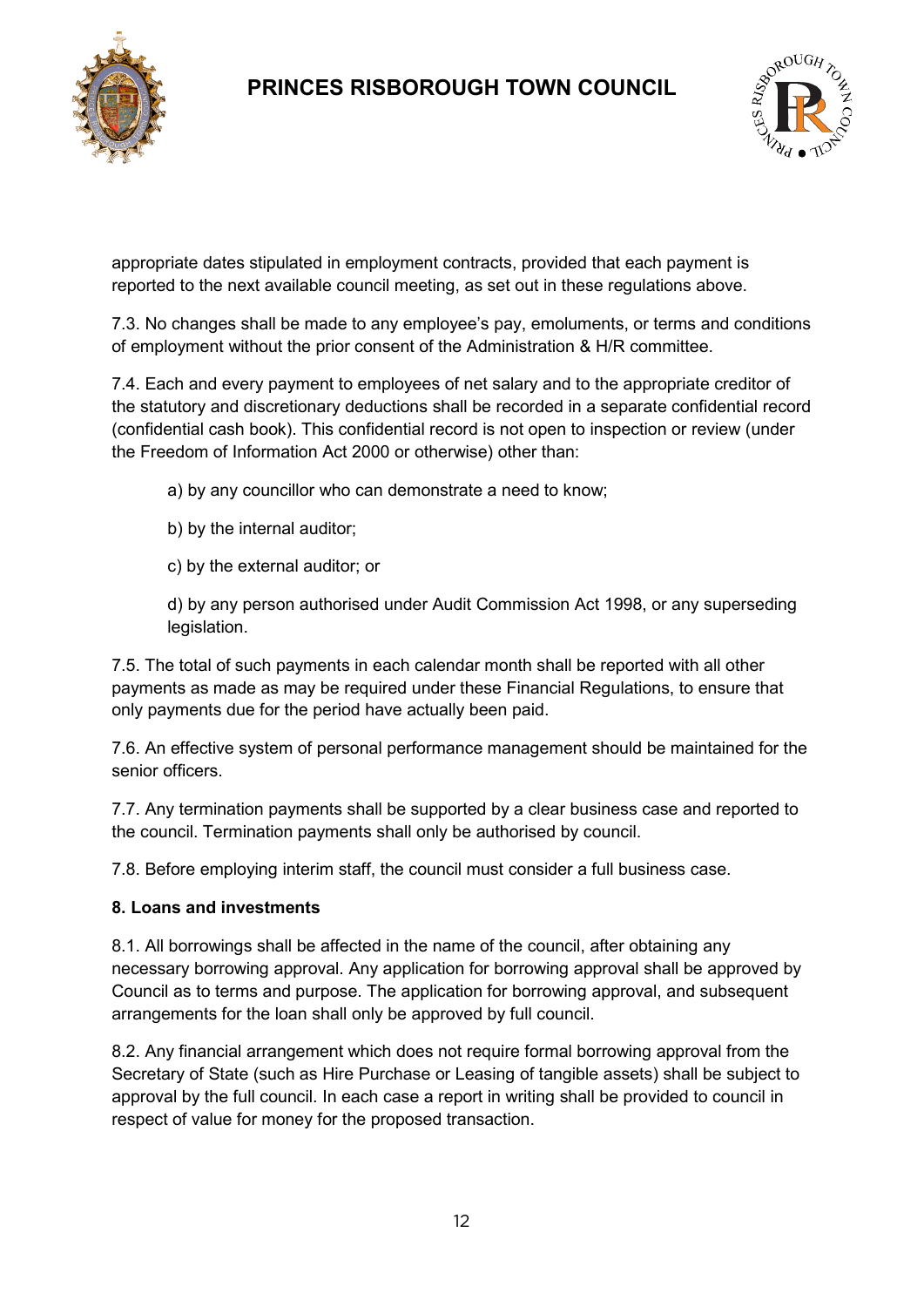



8.3. The council will arrange with the council's banks and investment providers for the sending of a copy of each statement of account to the Chairman of the council at the same time as one is issued to the Clerk or RFO.

8.4. All loans and investments shall be negotiated in the name of the council and shall be for a set period in accordance with council policy.

8.5. The council shall consider the need for an Investment Strategy and Policy which, if drawn up, shall be in accordance with relevant regulations, proper practices and guidance. Any Strategy and Policy shall be reviewed by the council at least annually.

8.6. All investments of money under the control of the council shall be in the name of the council.

8.7. All investment certificates and other documents relating thereto shall be retained in the custody of the RFO.

8.8. Payments in respect of short term or long-term investments, including transfers between bank accounts held in the same bank, or branch, shall be made in accordance with Regulation 5 (Authorisation of payments) and Regulation 6 (Instructions for payments).

#### **9. Income**

9.1. The collection of all sums due to the council shall be the responsibility of and under the supervision of the RFO.

9.2. Particulars of all charges to be made for work done, services rendered or goods supplied shall be agreed annually by the council, notified to the RFO and the RFO shall be responsible for the collection of all accounts due to the council.

9.3. The council will review all fees and charges at least annually, following a report of the Clerk.

9.4. Any sums found to be irrecoverable and any bad debts shall be reported to the council and shall be written off in the year.

9.5. All sums received on behalf of the council shall be banked intact as directed by the RFO. In all cases, all receipts shall be deposited with the council's bankers with such frequency as the RFO considers necessary.

9.6. The origin of each receipt shall be entered on the paying-in slip.

9.7. Personal cheques shall not be cashed out of money held on behalf of the council.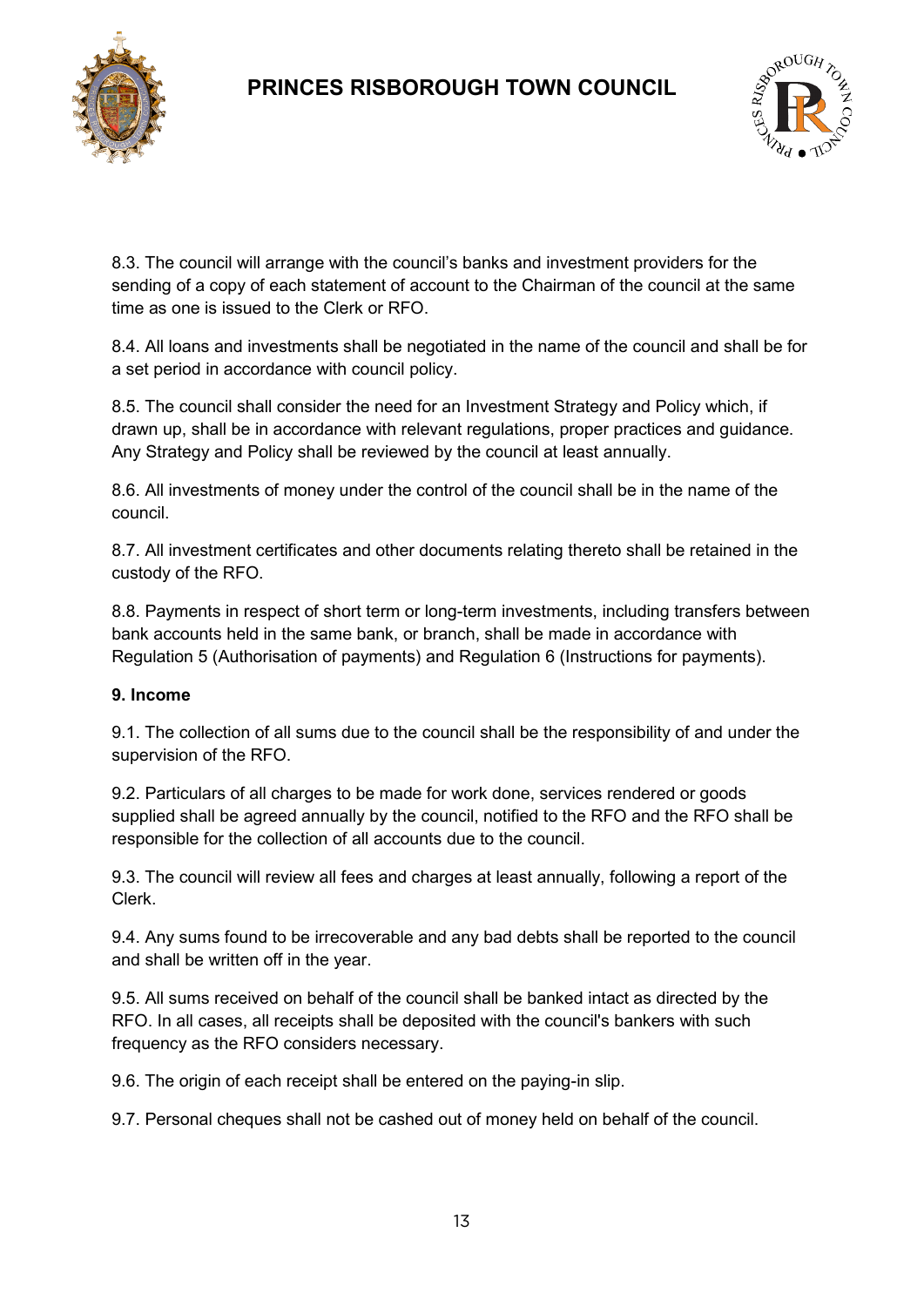



9.8. The RFO shall promptly complete any VAT Return that is required. Any repayment claim due in accordance with VAT Act 1994 section 33 shall be made at least annually coinciding with the financial year end.

9.9. Where any significant sums of cash are regularly received by the council, the RFO shall take such steps as are agreed by the council to ensure that more than one person is present when the cash is counted in the first instance, that there is a reconciliation to some form of control such as ticket issues, and that appropriate care is taken in the security and safety of individuals banking such cash.

9.10. Any income arising which is the property of a charitable trust shall be paid into a charitable bank account. Instructions for the payment of funds due from the charitable trust to the council (to meet expenditure already incurred by the authority) will be given by the Managing Trustees of the charity meeting separately from any council meeting (see also Regulation 16 below).

### **10. Orders for work, goods and services**

10.1. An official order or letter shall be issued for all work, goods and services unless a formal contract is to be prepared or an official order would be inappropriate. Copies of orders shall be retained.

10.2. Order books shall be controlled by the RFO.

10.3. All members and officers are responsible for obtaining value for money at all times. An officer issuing an official order shall ensure as far as reasonable and practicable that the best available terms are obtained in respect of each transaction, usually by obtaining three or more quotations or estimates from appropriate suppliers, subject to any de minimis provisions in Regulation 11.1 below.

10.4. A member may not issue an official order or make any contract on behalf of the council.

10.5. The RFO shall verify the lawful nature of any proposed purchase before the issue of any order, and in the case of new or infrequent purchases or payments, the RFO shall ensure that the statutory authority shall be reported to the meeting at which the order is approved so that the minutes can record the power being used.

### **11. Contracts**

11.1. Procedures as to contracts are laid down as follows:

a) Every contract shall comply with these financial regulations, and no exceptions shall be made otherwise than in an emergency provided that this regulation need not apply to contracts which relate to items (i) to (vi) below: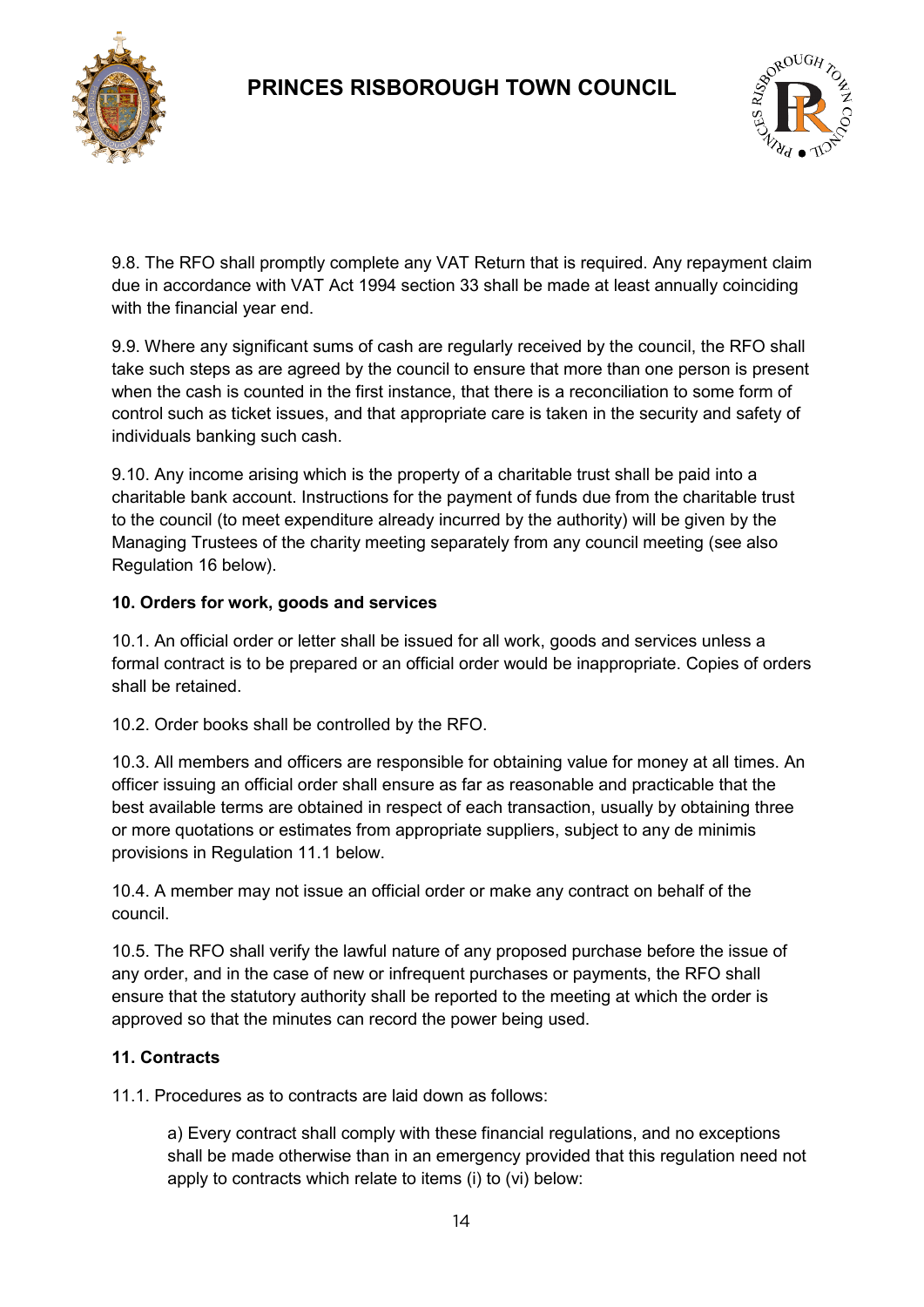



i. for the supply of gas, electricity, water, sewerage and telephone services;

ii. for specialist services such as are provided by legal professionals acting in disputes;

iii. for work to be executed or goods or materials to be supplied which consist of repairs to or parts for existing machinery or equipment or plant;

iv. for work to be executed or goods or materials to be supplied which constitute an extension of an existing contract by the council;

v. for additional audit work of the external auditor up to an estimated value of £500 (in excess of this sum the Clerk and RFO shall act after consultation with the Chairman and Vice Chairman of council); and

vi. for goods or materials proposed to be purchased which are proprietary articles and / or are only sold at a fixed price.

b) Where the council intends to procure or award a public supply contract, public service contract or public works contract as defined by The Public Contracts Regulations 2015 ("the Regulations") which is valued at £25,000 or more, the council shall comply with the relevant requirements of the Regulations<sup>[2](#page-14-0)</sup>.

c) The full requirements of The Regulations, as applicable, shall be followed in respect of the tendering and award of a public supply contract, public service contract or public works contract which exceed thresholds in The Regulations set by the Public Contracts Directive 2014/24/EU (which may change from time to time)<sup>[3](#page-14-1)</sup>.

d) When applications are made to waive financial regulations relating to contracts to enable a price to be negotiated without competition the reason shall be embodied in a recommendation to the council.

e) Such invitation to tender shall state the general nature of the intended contract and the Clerk shall obtain the necessary technical assistance to prepare a specification in appropriate cases. The invitation shall in addition state that tenders must be addressed to the Clerk in the ordinary course of post. Each tendering firm shall be supplied with a specifically marked envelope in which the tender is to be sealed and remain sealed until the prescribed date for opening tenders for that contract.

 $\overline{a}$ 

<span id="page-14-0"></span><sup>&</sup>lt;sup>2</sup> The Regulations require councils to use the Contracts Finder website to advertise contract opportunities, set out the procedures to be followed in a be followed in a material in a series were contracted populations to be followed in a series was discussed in the award of new contracts and to publicise the award of new contracts and to pub

<span id="page-14-1"></span><sup>&</sup>lt;sup>3</sup> Thresholds currently applicable are:

a) For public supply and public service contracts 209,000 Euros (£181,302)

b) For public works contracts 5,225,000 Euros (£4,551,413)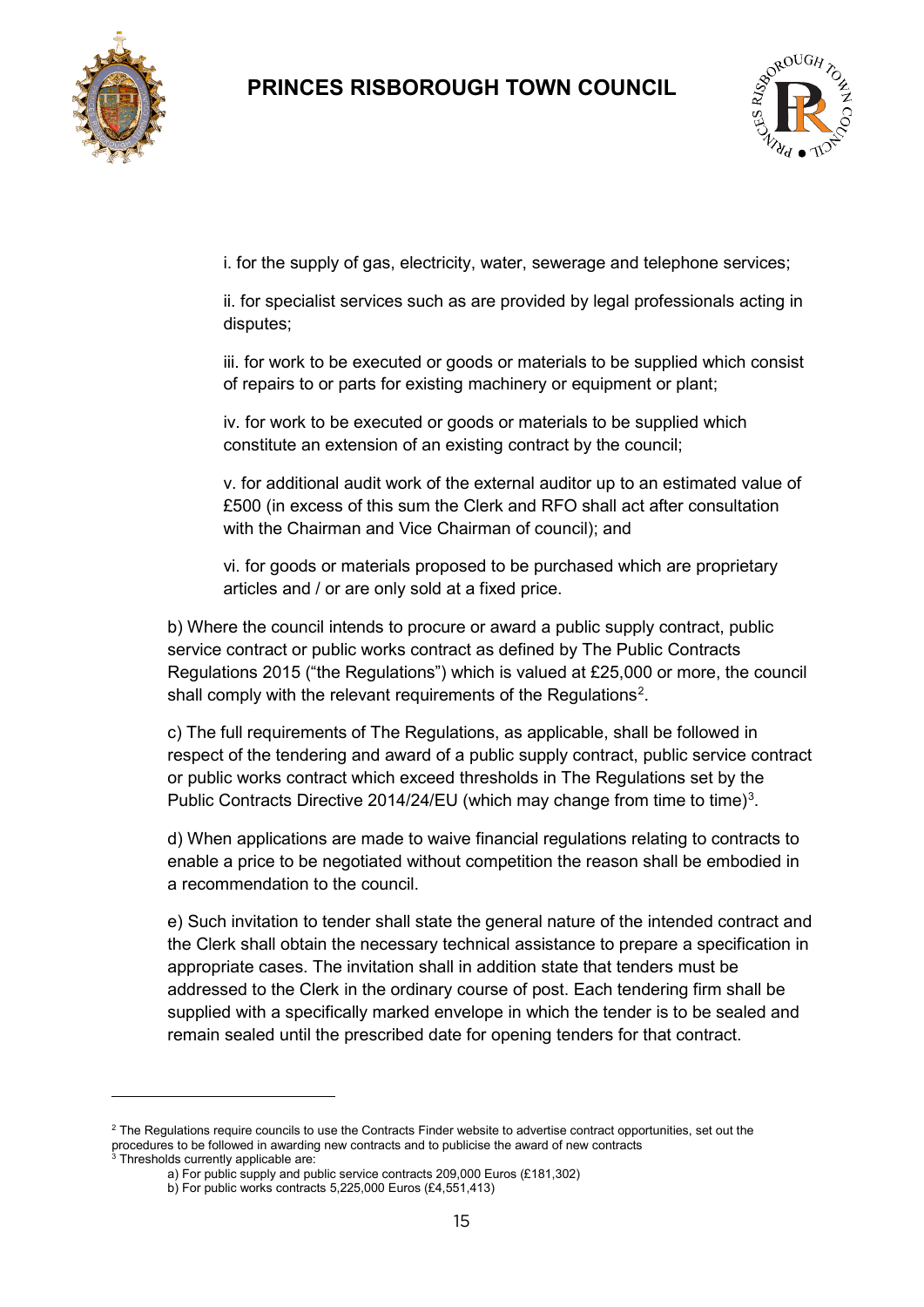



f) All sealed tenders shall be opened at the same time on the prescribed date by the Clerk in the presence of at least one member of council.

g) Any invitation to tender issued under this regulation shall be subject to Standing Orders 18d and shall refer to the terms of the Bribery Act 2010.

h) When it is to enter into a contract of less than £25,000 in value for the supply of goods or materials or for the execution of works or specialist services other than such goods, materials, works or specialist services as are excepted as set out in paragraph (a) the Clerk/RFO shall obtain 3 quotations (priced descriptions of the proposed supply); where the value is below £5,000 and above £600 the Clerk/RFO shall strive to obtain 3 estimates. Otherwise, Regulation 10.3 above shall apply.

i) The council shall not be obliged to accept the lowest or any tender, quote or estimate.

j) Should it occur that the council, or duly delegated committee, does not accept any tender, quote or estimate, the work is not allocated and the council requires further pricing, provided that the specification does not change, no person shall be permitted to submit a later tender, estimate or quote who was present when the original decision-making process was being undertaken.

#### **12. Payments under contracts for building or other construction works**

12.1. Payments on account of the contract sum shall be made within the time specified in the contract by the Clerk/RFO upon authorised certificates of the architect or other consultants engaged to supervise the contract (subject to any percentage withholding as may be agreed in the particular contract).

12.2. Where contracts provide for payment by instalments the RFO shall maintain a record of all such payments. In any case where it is estimated that the total cost of work carried out under a contract, excluding agreed variations, will exceed the contract sum of 5% or more a report shall be submitted to the council.

12.3. Any variation to a contract or addition to or omission from a contract must be approved by the council and Clerk to the contractor in writing, the council being informed where the final cost is likely to exceed the financial provision.

#### **13. Stores and equipment**

13.1. The officer in charge of each section shall be responsible for the care and custody of stores and equipment in that section.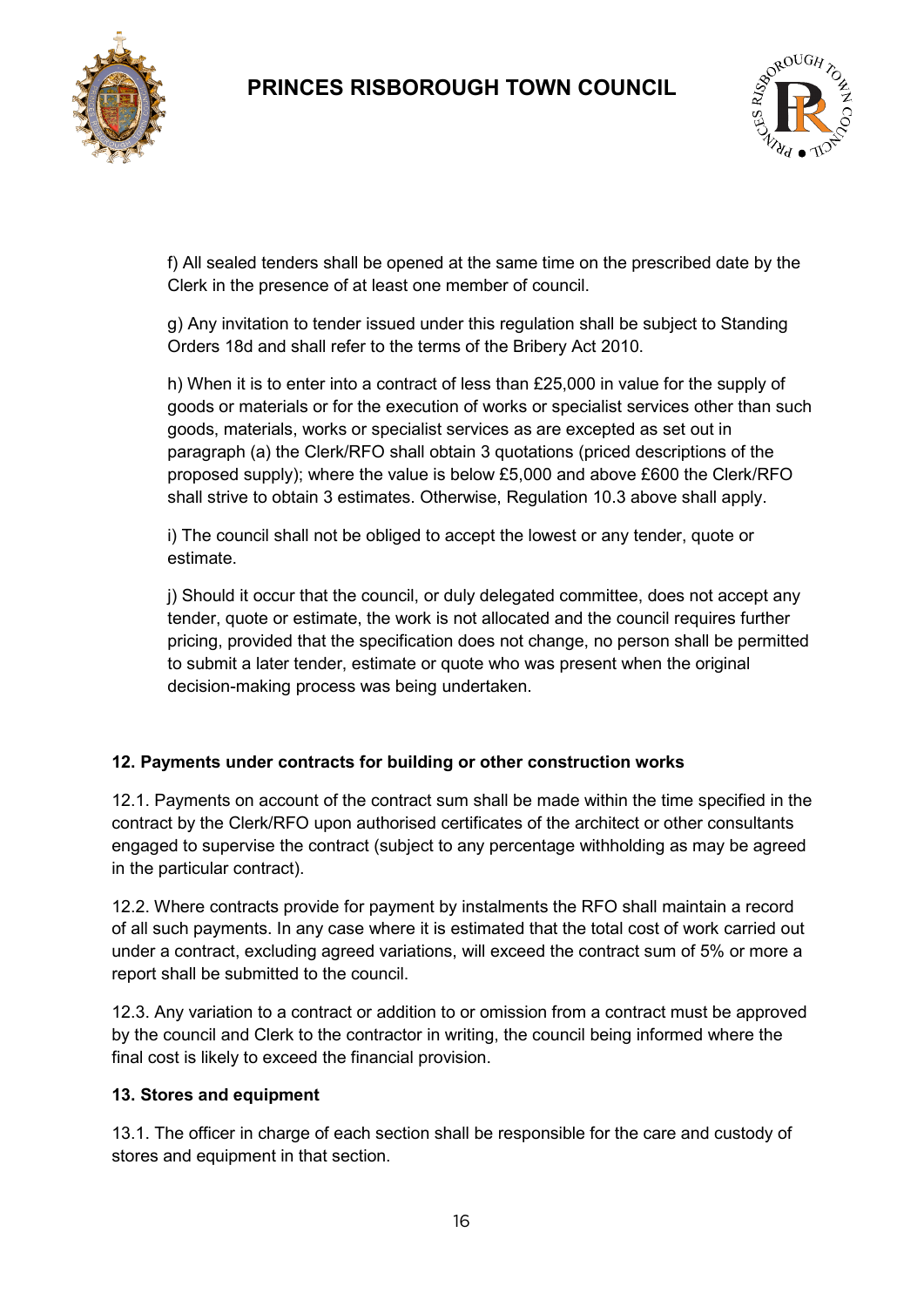



13.2. Delivery notes shall be obtained in respect of all goods received into store or otherwise delivered and goods must be checked as to order and quality at the time delivery is made.

13.3. Stocks shall be kept at the minimum levels consistent with operational requirements.

13.4. The Clerk/RFO shall be responsible for periodic checks of stocks and stores at least annually.

### **14. Assets, properties and estates**

14.1. The Clerk shall make appropriate arrangements for the custody of all title deeds and Land Registry Certificates of properties held by the council. The RFO shall ensure a record is maintained of all properties held by the council, recording the location, extent, plan, reference, purchase details, nature of the interest, tenancies granted, rents payable and purpose for which held in accordance with Accounts and Audit Regulations.

14.2. No tangible moveable property shall be purchased or otherwise acquired, sold, leased or otherwise disposed of, without the authority of the council, together with any other consents required by law, save where the estimated value of any one item of tangible movable property does not exceed £250.

14.3. No real property (interests in land) shall be sold, leased or otherwise disposed of without the authority of the council, together with any other consents required by law. In each case a report in writing shall be provided to council in respect of valuation and surveyed condition of the property (including matters such as planning permissions and covenants) together with a proper business case (including an adequate level of consultation with the electorate).

14.4. No real property (interests in land) shall be purchased or acquired without the authority of the full council. In each case a report in writing shall be provided to council in respect of valuation and surveyed condition of the property (including matters such as planning permissions and covenants) together with a proper business case (including an adequate level of consultation with the electorate).

14.5. Subject only to the limit set in Regulation 14.2 above, no tangible moveable property shall be purchased or acquired without the authority of the full council. In each case a report in writing shall be provided to council with a full business case.

14.6. The RFO shall ensure that an appropriate and accurate Register of Assets and Investments is kept up to date. The continued existence of tangible assets shown in the Register shall be verified at least annually, possibly in conjunction with a health and safety inspection of assets.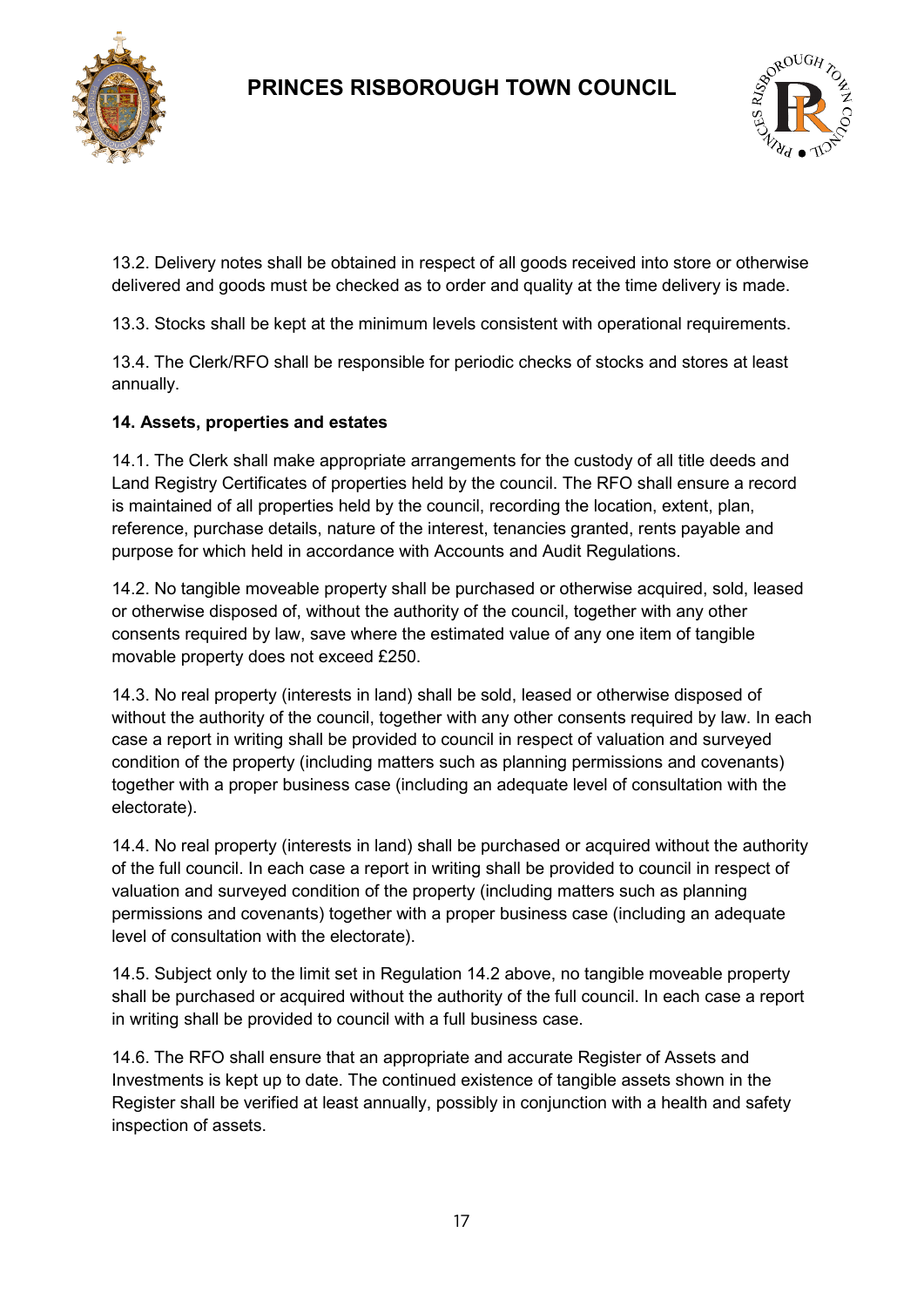



### **15. Insurance**

15.1. Following the annual risk assessment (per Regulation 17), the Clerk/RFO shall effect all insurances and negotiate all claims on the council's insurers [in consultation with the Clerk.

15.2. The Clerk/RFO shall give prompt notification to the council of all new risks, properties or vehicles which require to be insured and of any alterations affecting existing insurances.

15.3. The Clerk/RFO shall keep a record of all insurances effected by the council and the property and risks covered thereby and annually review it.

15.4. The Clerk/RFO shall be notified of any loss liability or damage or of any event likely to lead to a claim, and shall report these to council at the next available meeting.

15.5. All appropriate members and employees of the council shall be included in a suitable form of security or fidelity guarantee insurance which shall cover the maximum risk exposure as determined annually by the council, or duly delegated committee.

#### **16. Charities**

16.1. Where the council is sole managing trustee of a charitable body the Clerk and RFO shall ensure that separate accounts are kept of the funds held on charitable trusts and separate financial reports made in such form as shall be appropriate, in accordance with Charity Law and legislation, or as determined by the Charity Commission. The Clerk and RFO shall arrange for any audit or independent examination as may be required by Charity Law or any Governing Document.

#### **17. Risk management**

17.1. The council is responsible for putting in place arrangements for the management of risk. The Clerk/RFO shall prepare, for approval by the council, risk management policy statements in respect of all activities of the council. Risk policy statements and consequential risk management arrangements shall be reviewed by the council at least annually.

17.2. When considering any new activity, the Clerk/RFO shall prepare a draft risk assessment including risk management proposals for consideration and adoption by the council.

#### **18. Suspension and revision of Financial Regulations**

18.1. It shall be the duty of the council to review the Financial Regulations of the council from time to time. The Clerk shall make arrangements to monitor changes in legislation or proper